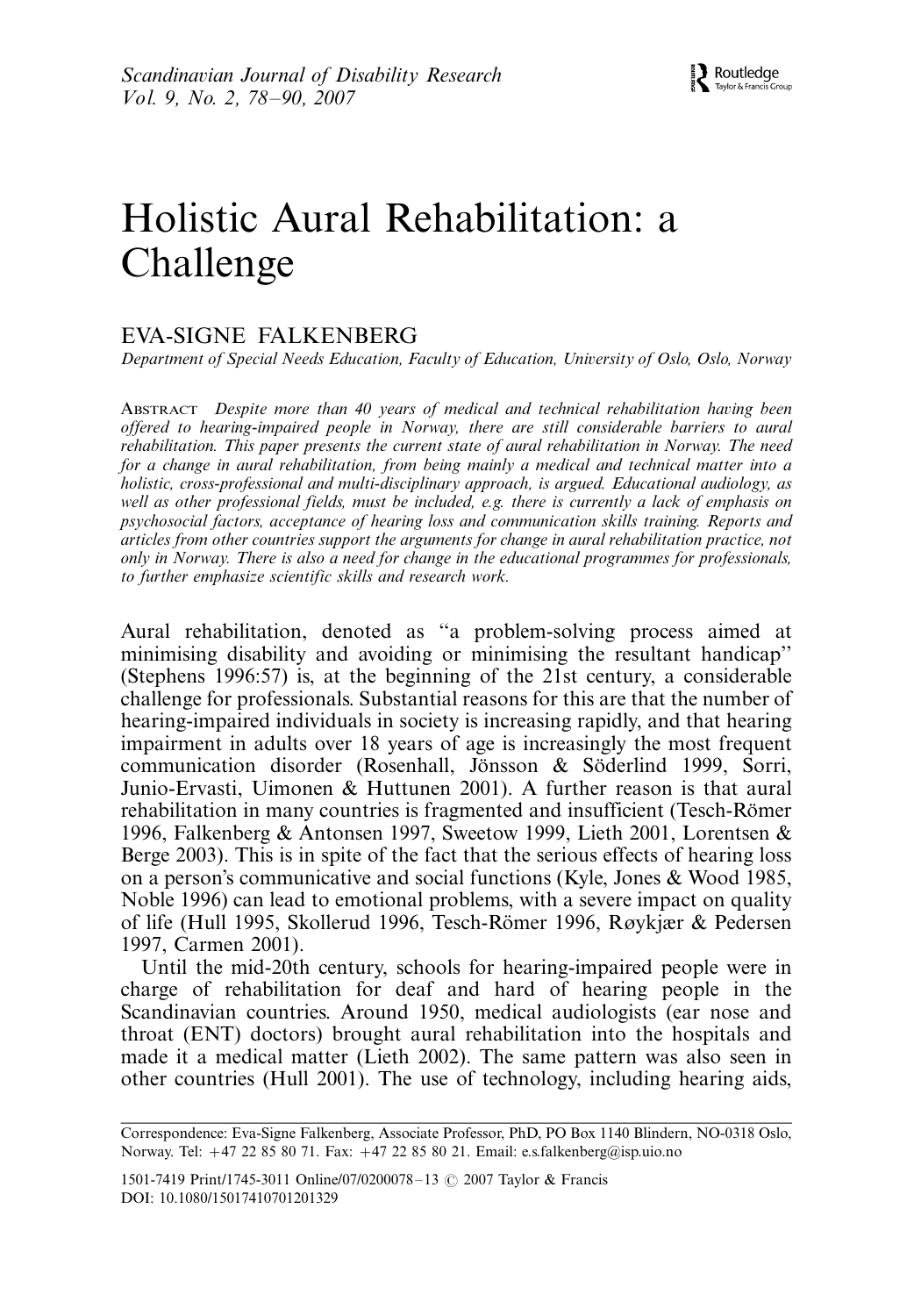other amplifying equipment and diagnostic machines, has been considered part of medical audiology. Thus, rehabilitation in the audiological field fits into the tradition of other fields, where rehabilitation is considered to be mainly a health issue, and where patients as well as health authorities have focused primarily on bodily function and repair.

A recent considerable change of paradigm has transformed the view of rehabilitation into a holistic process, a user-oriented approach based on the individual user's own goals and preferences. Such a rehabilitation practice is "all that it takes" for the person to obtain these goals (Hanssen  $\&$  Lindqvist 2003). Thus, rehabilitation can no longer be limited to the repair of physical functional deficiencies or, more generally, to what the health sector does. The individual must receive assistance to be able to achieve the greatest possible independence and to participate in society on his or her own terms on a par with others. This means that other sectors, in addition to the health sector, must be brought on board to help the individual (Normann, Sandvin & Thommesen 2004).

This paper focuses on the system and the unmet needs of *adult* aural rehabilitation mainly from a Norwegian point of view. Based largely on a literature review and a presentation of traditional practice and results from evaluation studies on rehabilitation programmes for the past 20 years, the need for a change - both in the programmes and in the education of professionals to work in this field – is argued. Some of the results referred to show that these unmet needs have also been described in other countries, thus this paper can be considered to be of global relevance.

First, the basic concepts are defined, and the prevalence, needs and present situation described. Secondly, suggestions for changes needed to facilitate holistic rehabilitation for hearing-impaired people and individuals with other auditory symptoms that require professional help are presented. Finally, presumed barriers to development and outcome in the aural rehabilitation field are suggested.

## Basic Concepts

The term ''hearing-impaired'' to describe a group subject to aural rehabilitation includes all types and degrees of annoying hearing loss, i.e. from hard of hearing to profoundly deaf.

Different terms are used related to rehabilitation for hearing-impaired people. The term aural rehabilitation has traditionally encompassed training in lip reading, speech reading and auditory skills (Matonak 1999). At the end of the 20th century, another term was brought into the field: audiological rehabilitation, also known as rehabilitative audiology. These terms encompass the evaluation and management of overall communication skills, the psychosocial aspects of hearing loss, the education of significant others (e.g. parents, siblings and close friends), hearing aid orientation, an emphasis on improving conversational and interactive skills, and the use of assistive listening devices (Kricos & Lesner 1996). In this paper the term holistic aural rehabilitation will be used, to include medical, technical and educational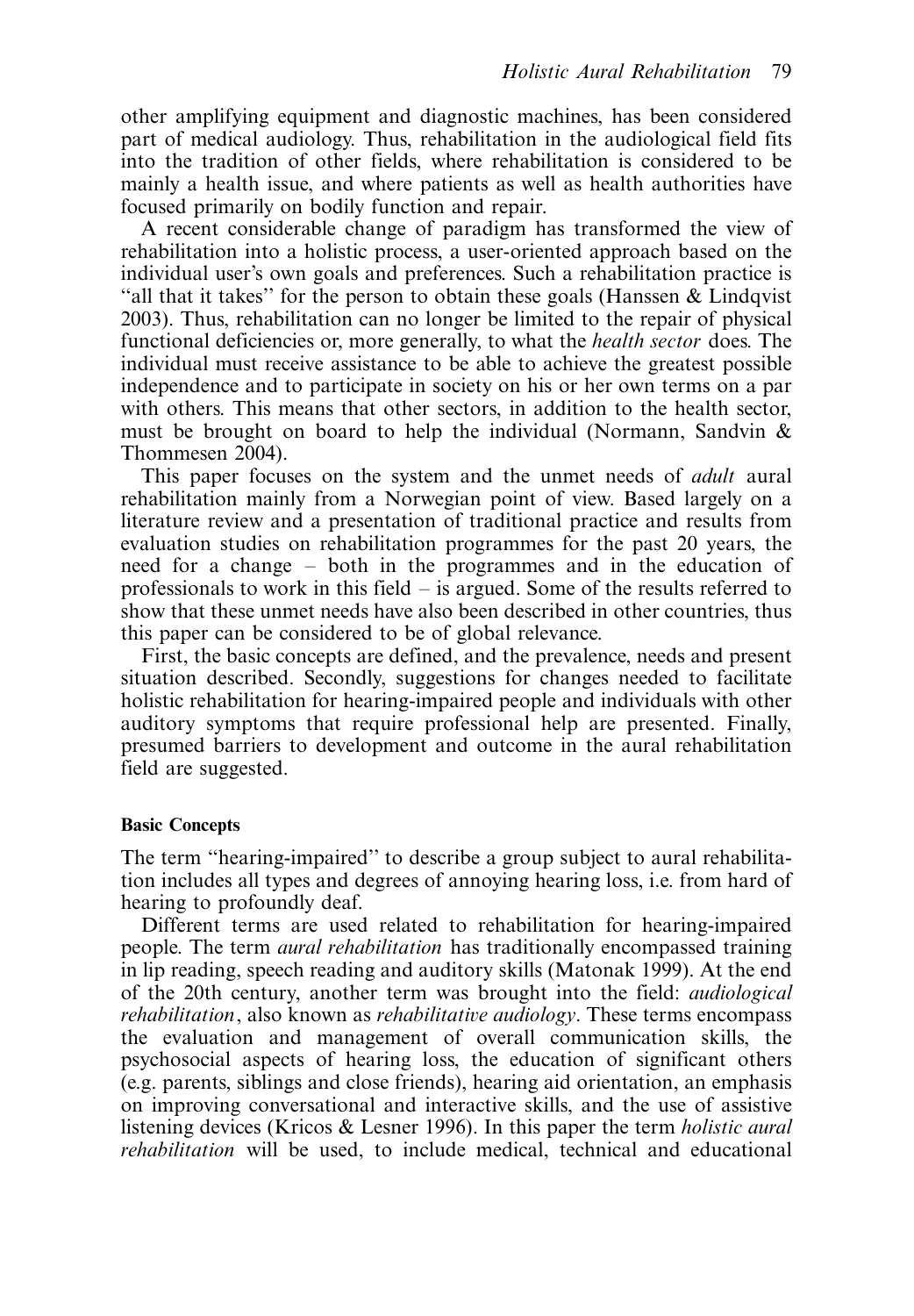audiology. In Norway today, educational pedagogical audiologists are the only people professionally trained to perform communication training and to counsel hearing-impaired people about psychosocial coping. The term educational audiologist will be used in this paper. The concept multidisciplinary includes professionals from these three fields and from other relevant fields, e.g. psychologists, social workers and professionals from the vocational field.

## Prevalence and Needs

Some studies consider the prevalence of hearing impairment in adults over 18 years of age to be 15%, with a projected increase up to 25% by 2020 (Rosenhall et al. 1999, Sorri et al. 2001). According to surveys carried out the past ten years, approximately 400,000 people in Norway have a hearing loss that requires rehabilitation services. More than one-third of these have a hearing loss due to the ageing process (Falkenberg & Kvam 2001). As the population ages, the need for aural rehabilitation will increase.

Tinnitus, also denoted as ''the perception of sound within the head in the absence of external auditory stimulation'' (Hazell & Jastreboff 1990), and hyperacusis, described as the collapse of loudness tolerance (Vernon & Press 1998), affect the auditory system. Individuals with these symptoms are therefore considered to be subjects for aural rehabilitation. A number of these will also be hearing impaired. Fabianska, Rogowski, Bartnik & Skarzynski (1999) suggest that tinnitus affects about 17% of the general population worldwide. Sanchez and Stephens (1997) found that 8% of people with tinnitus have hyperacusis. The prevalence of individuals with hyperacusis is unknown. The co-morbidity of hyperacusis with many other diseases, leads one to believe that hyperacusis is not an extremely rare disease (Demaree 1998).

Cochlear implant is a fairly new, but rapidly growing field in aural habilitation and rehabilitation. Due to technological and medical development, profoundly deaf children can develop a hearing status that is functional for spoken-language development and for communication based on spoken language (Preisler, Tvingstedt & Ahlstrøm, 2005, Wie, 2005). Deafened adults can also obtain functional hearing, provided that adequate rehabilitation programmes are offered.

The increasing number of hearing-impaired immigrants to Norway in the past decades calls for new knowledge in order to provide adequate rehabilitation programmes tailored to these groups.

A number of persons in the groups mentioned above have additional disabilities, such as vision loss (Reiners, Nagel-Wolfrum, Jurgens, Marker & Wolfrum 2006, Nikolopoulos, Lioumi, Stamataki & O'Donoghue 2006), intellectual disabilities (Holt & Kirk 2005) or emotional disturbance (Sinnott & Jones 2005, van Eldik 2005, Pollard 1996, Steinberg, Sullivan & Loew 1998); situations that call for an extended range of skills in order to be able to offer adequate rehabilitation programmes and proper diagnoses.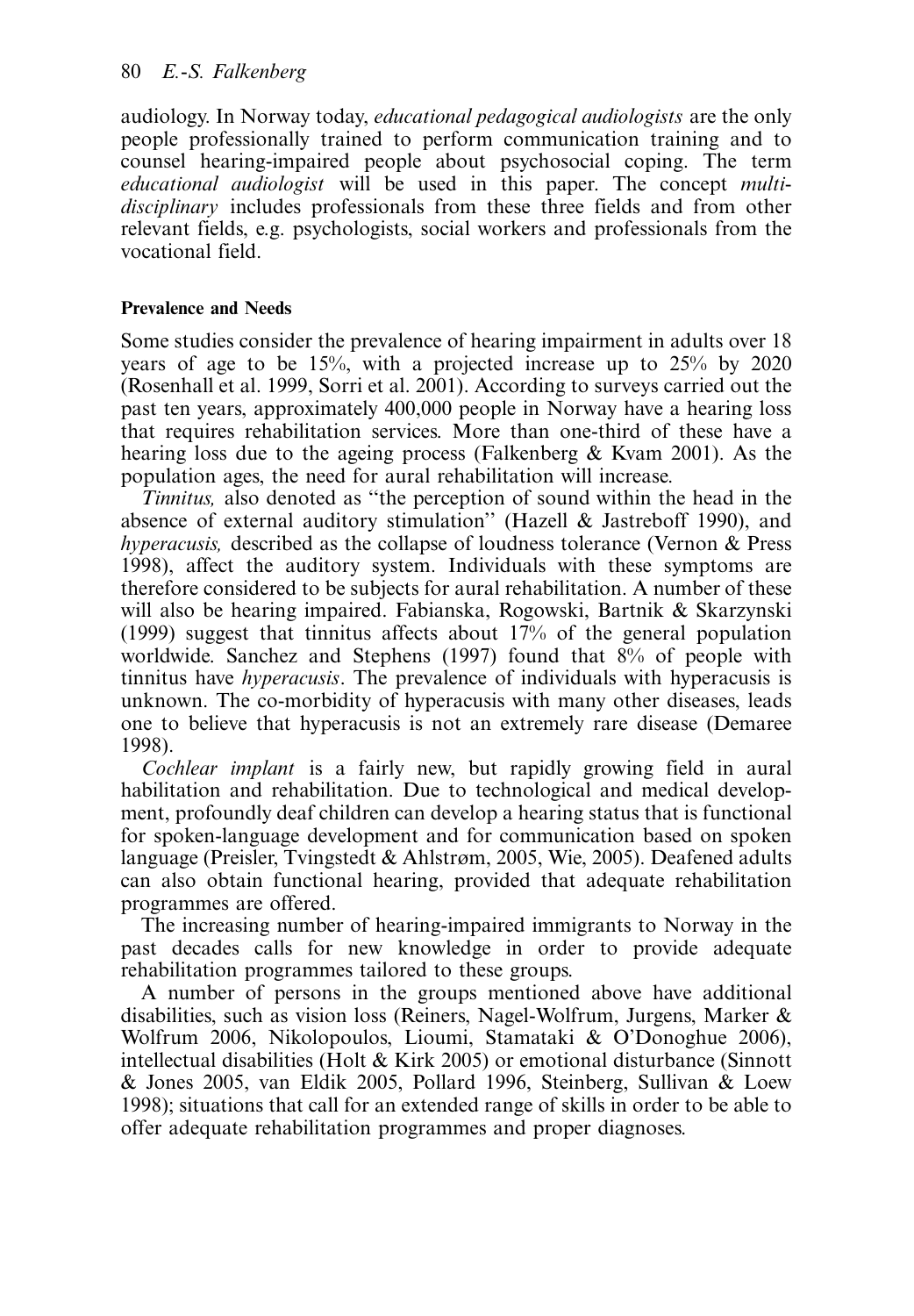During the past years, the involvement of significant others as a way of seeing the individual as part of the environment, has been increasingly emphasized as decisive for rehabilitation outcome (Getty  $\&$  Hétu 1991, Hallberg & Barrenäs 1994, Danermark 1998, Rezen 2001, Dwyer & Mawman 2001).

The above-mentioned groups represent the diverse range of needs often neglected in aural rehabilitation.

## Current Situation in Aural Rehabilitation

Through several evaluation studies, it has been concluded that a considerable number of the hearing aids fitted are not worn. Kramer (1982) found that this was the in 28% of cases. A survey carried out by Olsholt & Falkenberg (1995) showed that 30% did not wear their hearing aids, whereas Falkenberg & Antonsen (1997) found that 33% wore their aids ''seldom'' or ''never''. This low-frequency use of hearing aids in Norway is confirmed by Winther, Hanche-Olsen, Poppe and Tvete (1990), Lippestad and Natvig Aas (1997), Gundersen and Lippestad (2000), Antonsen (2001) and McGlade and Solheim (2003). This is in spite of the fact that 60–70% of the several million adults in the Nordic countries who suffer from hearing impairment are estimated to benefit from hearing aids (DACEHTA, FinOHTA, SBU & SMM 2001). The benefit for the non users is contigent upon a participation in a holistic aural rehabilitation, which most of them are not offered. The percentage of non-users has not changed over the past 20 years - in spite of technological development and more appropriate hearing aids (Falkenberg, Holmberg, Morken & Øygarden 2002).

As already shown, aural rehabilitation in Norway is still mainly a medical and technical matter. There is a growing awareness in audiological practice that attention to technical matters alone may miss the point as far as the individual's needs and social circumstances are concerned (Noble 1996, Brooks 1990, Falkenberg & Antonsen 1997, Brooks & Hallam 1998, Antonsen 2001). For instance, the fact is neglected that the educational audiologist is a necessary part of the audiological team (Lippestad 1994, Tesch-Römer 1996, Hétu 1996, Lippestad & Natvig Aas 1997, Gundersen & Lippestad 2000, Norwegian Board of Health 2000, Antonsen 2001). Thus communicative skills training through speech reading and auditory training programmes are rarely carried out, which means that aural rehabilitation programmes are unfulfilled. Likewise, counselling for acceptance of hearing loss and a focus on psychosocial aspects is neglected, and little help is offered (Lorentsen & Berge 2003). This often results in the individual experiencing hearing impairment as a threat to his or her social identity (Hètu 1996). Involving significant others in the rehabilitation programme is also rarely done in aural rehabilitation. In other words, the rehabilitation programmes still focus mainly on the defective ear and hearing loss as such, whereas the consequences of the loss are not taken into consideration. The programmes offered are based more on traditional routines than on an individual, useroriented approach with the primary focus on the needs of the user. This is in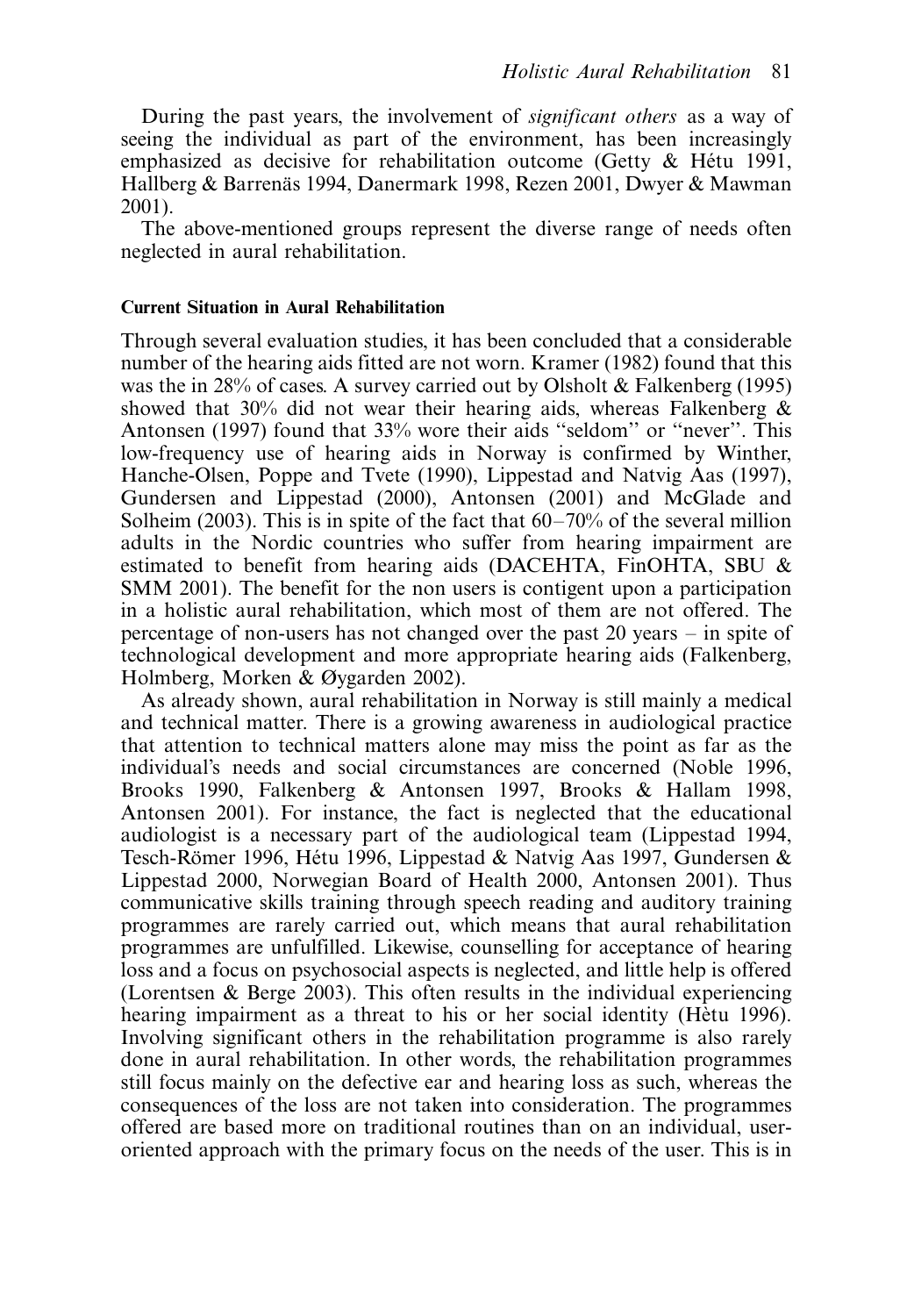spite of the fact that there is a considerable outcome from aural rehabilitation programmes that include these aspects, for instance in the increased frequency in use of hearing aids (Montgomery 1991, Winther et al. 1990, Falkenberg & Antonsen 1997). A longitudinal study performed by Antonsen (2001) shows that the positive effect of such a programme is maintained for years after the patient has attended a holistic and user-oriented programme including the above-mentioned aspects.

In spite of having access to modern listening devices, many hearingimpaired individuals are unable to maintain their employment and their social life. Many are forced into unemployment and isolation. A recent study from Denmark shows that unemployment in this group is more than double the average for the total population (Clausen 2003). For the majority this means a significant decrease in quality of life. In most modern societies, including the Nordic countries, employment is arguably the most important criterion for categorizing people in terms of class, status and power (Barnes 2003). Experience shows that access to vocational rehabilitation for hearingimpaired people is haphazard and still at an unacceptable level in Norway. The current lack of this holistic, multi-disciplinary aspect is crucial in aural rehabilitation, which, due to the complex nature of audiology, can never be practised properly by one person alone (Fish 1983).

## Legal Rights and Aural Rehabilitation Programmes in Norway

Hearing-impaired people in Norway have a legal right to a rehabilitation programme that includes medical, technical and educational aspects with a considerable focus on communicative skills training, acceptance of hearing loss and other psychosocial aspects (McGlade & Solheim 2003); in other words, a holistic aural rehabilitation programme. Few individuals, however, are offered such a programme.

Norwegian Ministry of Health and Ministry of Social Affairs regulations (2002) state in §1 that rehabilitation services must be provided from a user perspective, be co-ordinated, cross-professional and planned, in or near the user's daily environment and in a meaningful context. This holistic approach is also described by the Norwegian Board of Health (2000).

Individuals needing aural rehabilitation are offered treatment either in one of the 30 audiological wards at public hospitals or by an ENT specialist in private practice. There are 56 of these private practices in Norway. Half of the hearing aids are fitted in hospital wards, half in private practices (Falkenberg et al. 2002).

The professionals seeing the patients are mostly medical doctors and technical audiologists; a rather poor staffing of aural rehabilitation teams, both in public hospitals and in private practice. A few educational audiologists run their own clinics, offering programmes on speech training and communication skills, tinnitus treatment and counselling for emotional aspects of hearing loss. However, in spite of the fact that most of them are paid by the authorities, these professionals are not officially counted as members of aural rehabilitation teams around the country.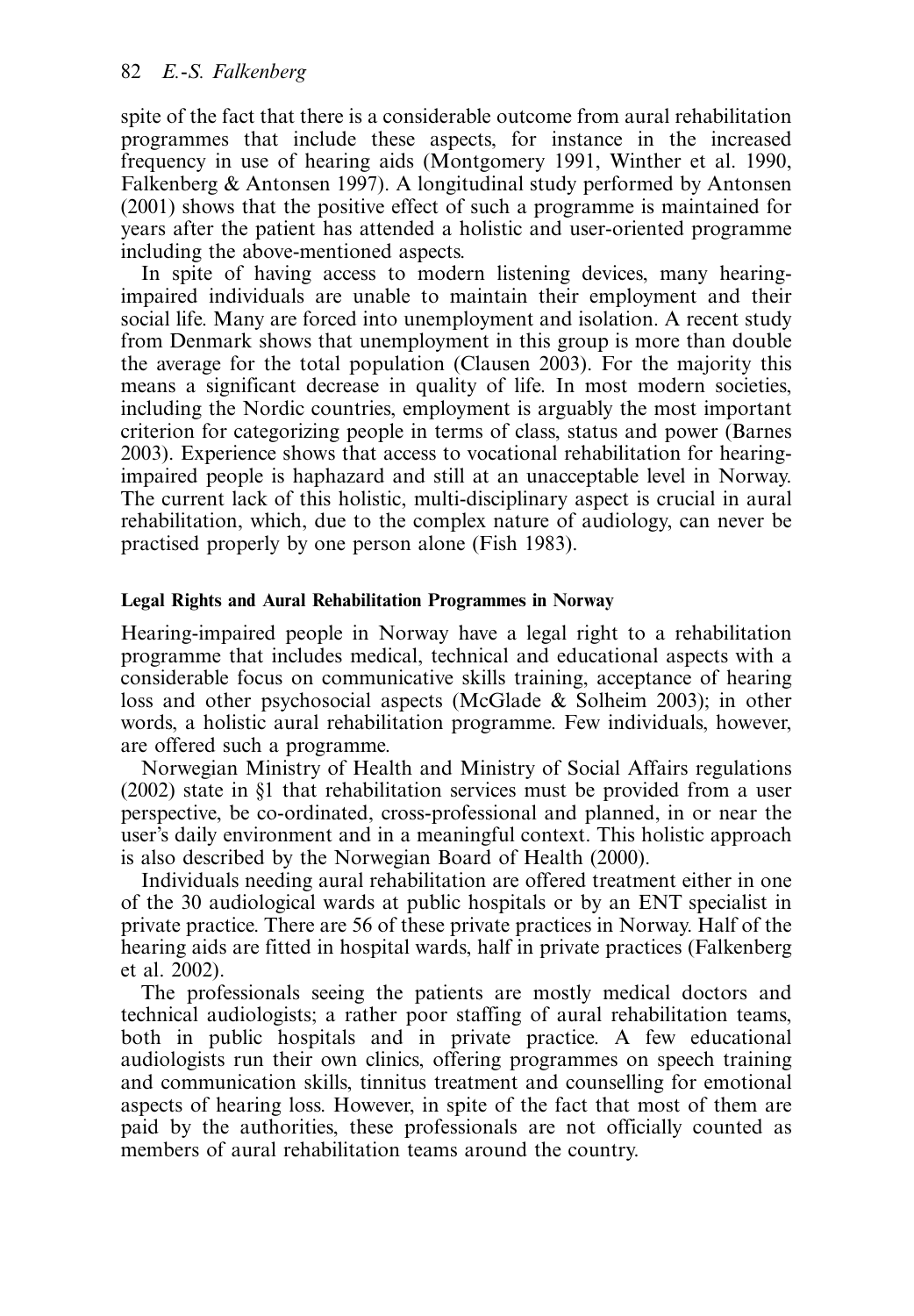As for tinnitus sufferers, very few programmes are offered, in spite of the fact that tinnitus habituation therapy, based on a neuropsychological model brings approximately 70% of tinnitus sufferers to a high level of improvement has been tested and found successful both in Norway and abroad (Falkenberg, Tungland & Skollerud 2003, Sheldrake, Hazell & Graham 1999). The therapy is based on a new approach to tinnitus management, presented by Jastreboff & Hazell (1993). Few professionals have the skills to perform this treatment.

Peer assistance has developed as a rather common support for hearing aid users. Compared with professional assistance, this is inexpensive. In poor communities there is a threat that peer assistance may replace professional assistance.

As for technical equipment supplemental to hearing aids, Norway has 14 centres for the distribution of technical aids. The professionals engaged to advise and assist hearing-impaired people in using such equipment often have very little audiological knowledge. The use of professionals with audiological training is a financial rather than a user-oriented matter.

## Educational Programmes for Professionals in the Audiological Field

Educational programmes for professionals in the Norwegian field of aural rehabilitation are few and far from sufficient. There is no education for specializing in *medical audiology. Technical audiologists* are trained at a bachelor's degree level. Engineers who want to specialize in audiology have no formal audiological education. They are trained at their workplace and are more or less self-taught. *Educational audiologists* are trained at a master's degree level, and are the only professionals in the field, except for medical audiologists, who have a formal education in research work. Only a few people in Norway today have a PhD in audiology. The majority of these are educational audiologists.

This lack of higher and specialized education in the audiological field has lead to Norway having very few professionals with competence in educating new students or carrying out scientific work in the field. Very little research for international publications has been carried out, and ''Norway is in fact about to be deleted from the international map of audiology'' (Laukli 2001:16).

#### What is Needed to Succeed?

As a prerequisite, and in order to accomplish the goals of holistic aural rehabilitation, and in order to follow the regulations issued by the authorities, changes are needed both in practice and in the education of professionals. It will be necessary to take into consideration the recent change of paradigm to a user-oriented approach, based on the individual user's own goals, preferences and possibilities for coping.

In the following section, suggested changes will be argued by focusing on three main points: the organization, the rehabilitation programmes and the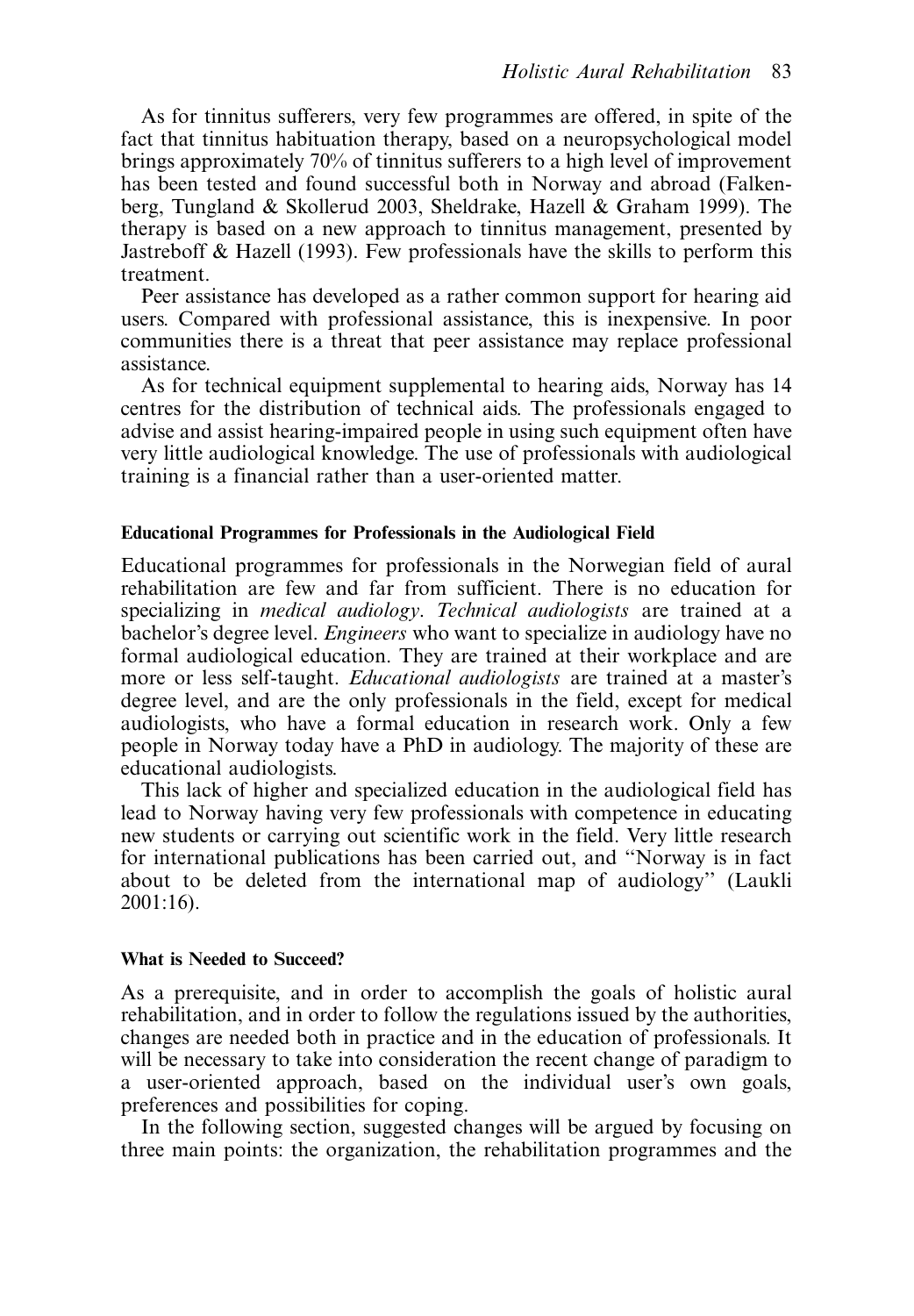education of professionals. All the following ''demands'' and ''suggestions'' are made by the author.

# Organization of Holistic Aural Rehabilitation

Holistic aural rehabilitation calls for cross-professional and multi-disciplinary work. Both generalists and specialists are needed (Larsby, Andersson, Hallgren, Lundblad, Nyman & Carlsson 2000).

The use of educational audiologists who are trained in counselling to deal with psychosocial and communicative aspects is necessary for the audiological team, both in public clinics and in private practice. In Norway, this is already required by the authorities, and should be a rather easy task to accomplish, assuming that necessary changes in the payment regulations are carried out.

To be able to fulfil the needs and existing requirements of the authorities, the departments in charge must consider their responsibilities, perform a costbenefit evaluation and be willing, through the established payment routine, to provide for a functional payment system to carry out holistic aural rehabilitation.

Unworn, fitted hearing aids represent a considerable amount of money, in Norway estimated to be approximately 16 million US dollars per year. Some of these people would do better with other technical aids, or may not be able to use any technical equipment. Perhaps they just need educational rehabilitation. Unworn hearing aids or other unused audiotechnical equipment represent a financial resource, and should be re-used for other people. Thus, considerable resources could be diverted from the technical part of aural rehabilitation into another area, for instance educational rehabilitation. The need for proficiency in tinnitus treatment is part of the picture.

There is a need for greater accessibility to professionals, more multidisciplinary work and a clearer focus on the perspective of the user (Hørselshemmedes Landsforbund 1997, McGlade & Solheim 2003, Lorentsen & Berge 2003). Normann et al. (2004) state that there are numerous examples of the consequences of education and training (rehabilitation) not being carried out or being started too late, stressing the need for accessibility to professional rehabilitation programmes. Such an effort is anticipated to bring a positive change into the cost-benefit discussion, as more people will be able to stay in work instead of going into long-term invalidity. It is decisive for rehabilitation outcome to start the intervention soon after the problems start. The teams must focus on diagnostic work as a basis for rehabilitation. This includes not only an audiological diagnosis, but also a functional assessment, for example of psychosocial factors and communication skills.

# Rehabilitation Programmes

In order to achieve holistic aural rehabilitation, the rehabilitation programmes must be considerably developed into holistic rehabilitation, as described in the introduction, by considering the needs of the individual as a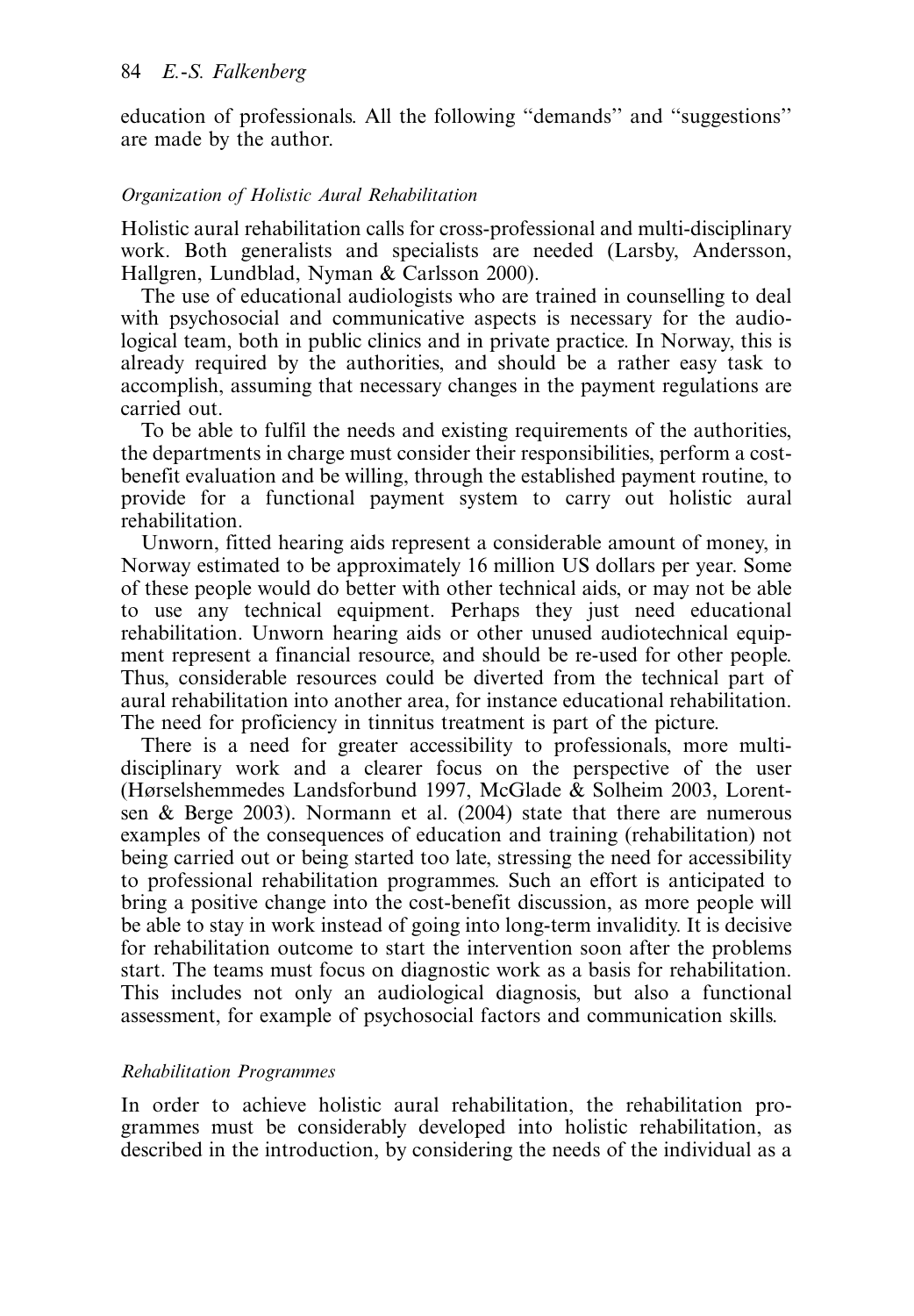starting-point, and with a programme tailored accordingly. The programme must be based on skilled diagnostic work as a prerequisite for adequate rehabilitation outcome, including not only medical-audiological diagnosis, but also psychosocial function, for instance by using psychological tests intended to detect subjective hearing problems and communication skills. Furthermore, the programmes must emphasize counselling for coping and empowerment. Helping people to cope so that they feel capable is an important part of rehabilitation (Normann et al. 2004). According to Askheim (1998), empowerment deals with the transfer of power. ''Power must be given or taken back by those who today are clients or users of the rehabilitation services so that they can gain or regain control over their own lives.'' Normann et al. (2004:46) comment on this by saying that ''An understanding of coping such as this, which is not just limited to mental processes or practical skills but which also includes the infusion and mobilization of power, captures the meaning of the user perspective which holds a central place in rehabilitation." These statements require a programme tailored for each individual, where the client participates in and contributes to the content and the progress of the programme.

As for the psychosocial aspects of the rehabilitation process, positive information can increase rehabilitation effectiveness by: (i) identifying positive factors in people's experience of hearing loss that can be included in an aural rehabilitation programme that seeks to maximize effective selfmanagement of hearing loss; and (ii) generate positive outcome indicators of functioning for inclusion in the assessment and rehabilitation components of the rehabilitation process (Kerr & Stephens 2001). The education of significant others must be integrated in the rehabilitation programmes (Rezen 2001). There is a need for implementing the rehabilitation programme in or close to the user's daily environment.

Scientific aspects. There is an unfulfilled need for trans-disciplinary research in the field and for people who are skilled in doing such work. Information on consumer satisfaction, not only with a focus on hearing equipment, but also on satisfaction and unfulfilled needs in the area of psychosocial function and communicative skills, is decisive for further practice. The results from such scientific work should lead to needed changes and adjustments in aural rehabilitation programmes.

## Education of Professionals

Audiology as a professional field demands skilled people to take care of all the needs described in previous sections of this paper. It seems evident that one person alone cannot acquire all of the skills necessary to provide for every need related to aural rehabilitation. To avoid the struggle for power and position among professionals and thus unnecessary barriers to aural rehabilitation outcome, it is important that everyone on the team has a common basis for their training, and that the training programmes offer the opportunity to specialize in current fields, such as multiple disabilities,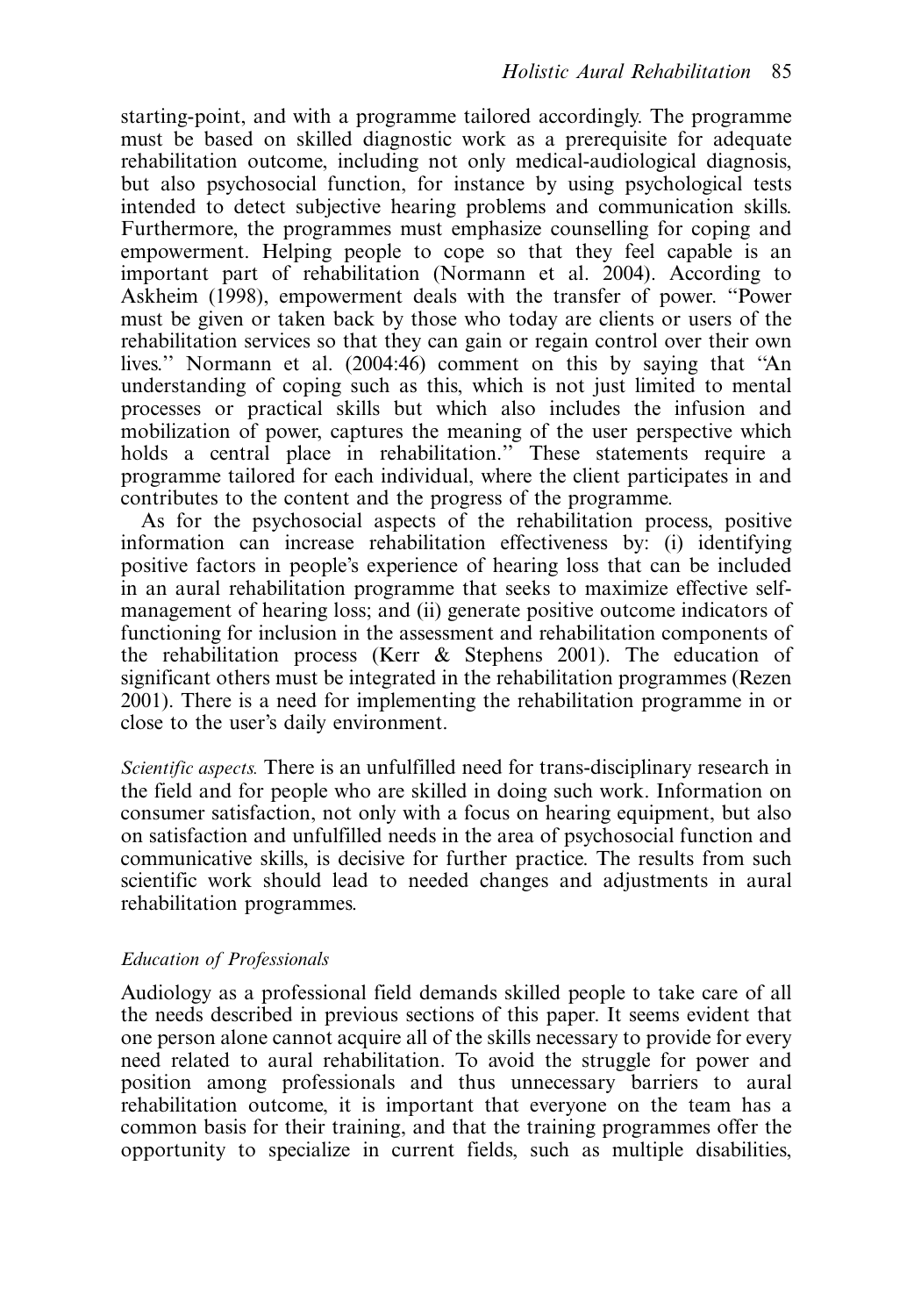cochlear implant, technical audiology, educational audiology, tinnitus habituation therapy, immigrant issues, and so on. To be able to go into research work, at a master's degree level, which might be viewed as the Norwegian follow-up to the Bologna Process. This advanced level education is urgent in countries such as Norway, where scientific work in the audiological field has been so greatly neglected. There is an urgent need for professionals in the field to educate new generations of professionals; these educators need education at a doctor's degree level. Audiology is an academic field that requires highly educated professionals.

The need for trans-disciplinary research in the field stresses the need for elevating the educational level of all professionals who work with audiology and audiological matters.

The authorities are urged to take responsibility for training professionals and providing help to hearing-impaired people and to take into account the human and financial benefits of doing so.

## Barriers to Development and Outcome in the Aural Rehabilitation Field

The developmental process in the audiological rehabilitation field in many countries during the past decades can be characterized as haphazard, influenced by different interests, and not always seen from the user's point of view. There are probably many reasons for this, and the picture is rather complicated. Some of the assumed reasons and barriers will be mentioned here.

Hanssen and Sandvin (2003) suggest that the many professional interests and the struggle for power and position among them have the disorderly and chaotic hallmarks of late modernity. Experience shows that these features are present in the audiological professional field, and are likely to represent a barrier (Falkenberg 2001).

Anxiety about change, as often experienced by professionals, might be a hindrance to progress in the audiological field.

An additional obstacle in this field, at least in Norway, is that laws and regulations are neglected in audiological practice and rehabilitation programmes, and that no-one takes financial responsibility for a holistic rehabilitation programme. No one person or agency controls audiological practice, either in hospitals or in private practice. In other words: the barriers are not due to a lack of legal rights, but rather to a lack of implementation of those rights in clinical work. There is a lack, not only of adequate competence, but also of responsibility from those in authority (McGlade  $\&$ Solheim 2003).

Furthermore, Lorentsen and Berge (2003) report a general complaint about low levels of accessibility to professionals, due to long waiting lists. This might result in a decrease in motivation during the waiting time, which may represent another barrier to rehabilitation outcome. In Denmark and Sweden, the number of professionals engaged in aural rehabilitation per head of population is far higher than in Norway (McGlade & Solheim 2003).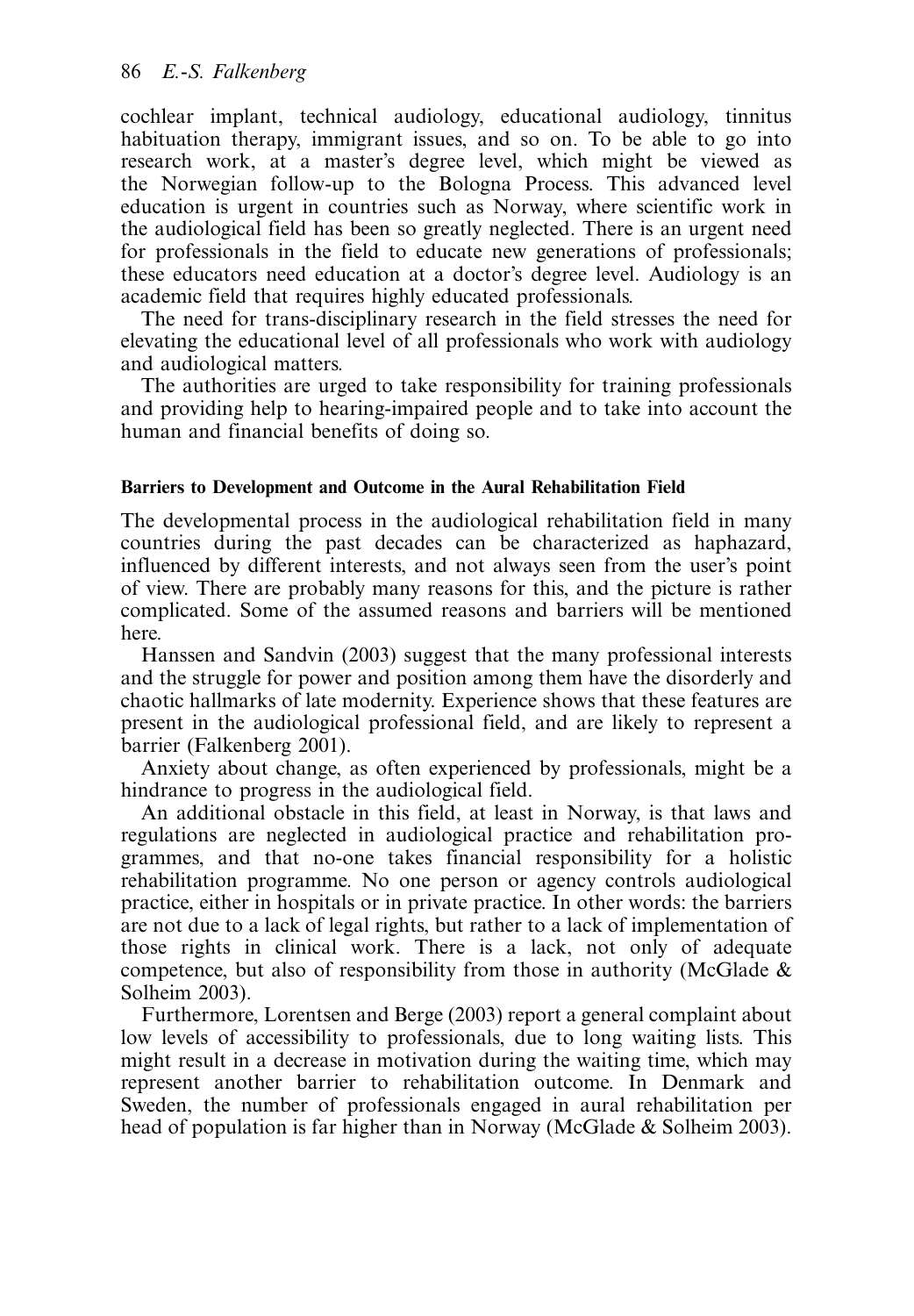The lack of proper education for professionals in the audiological field is thought to represent a barrier to rehabilitation outcome, as is the lack of educational programmes for those who want to update their skills in the field, including training for scientific research work. Current examples of knowledge and skills that are rarely seen in today's practice are: skills in treating tinnitus and hyperacusis; skills to meet the needs of cochlear-implanted persons; skills to meet the needs of people with multiple disabilities; and skills to meet the needs of individuals with a foreign language and cultural background (Falkenberg et al. 2002).

Securing the quality of rehabilitation programmes offered to hearingimpaired people is a non-existent service. This must be considered a substantial barrier. No official programme has been developed like the ones, for example, in Sweden and the USA. Aural rehabilitation services offered to hearing-impaired individuals are thus haphazard, and depend on where one lives and who one meets when seeking professional help. There is considerable variation in the organization of hearing services in Norway, as is the situation in other Western countries (DACEHTA et al. 2001). In addition to the human factor, there is also a cost-benefit factor, whereby it would be much more appropriate to spend government money on successful treatment than on social insurance benefits.

The overall picture of aural rehabilitation seems to be influenced by money, professional interests and the struggle for power and position, rather than by user-oriented needs. These are extremely strong barriers to success, barriers representing a considerable challenge that calls for involvement from the authorities, the professionals and the organizations representing hearingimpaired people.

## **References**

- Antonsen, K. (2001) Rehabilitering av voksne høreapparatbrukere en oppfølgingsstudie (Adult aural *rehabilitation – a follow-up study*, not available in English) (Oslo: University of Oslo).
- Askheim, O. P. (1998) Omsorgspolitiske endringer profesjonelle utfordringer (Political changes in the care sector – professional challenges, not available in English) (Oslo: Ad notam, Gyldendal).
- Barnes, C. (2003) Rehabilitation for disabled people: a "sick" joke?, Scandinavian Journal of Disability Research, 5(1), pp. 7-23.
- Brooks, D. N. (1990) Measures for the assessment of hearing aid provision and rehabilitation, British Journal of Audiology, 324, pp. 229-233.
- Brooks, S. N. & Hallam, R. S. (1998) Attitudes to hearing difficulty and hearing aids and the outcome of audiological rehabilitation, British Journal of Audiology, 32, pp. 217-226.
- Carmen, R. E. (2001) Hearing loss and depression in adults, *The Hearing Review*, March, pp. 74–79.
- Clausen, T. (2003) Når hørelsen svigter. Om konsekvenserne af hørenedsættelse i arbeidslivet, uddannelsessystemet og for den personlige velfærd (Aquiring a hearing loss. about the consequences of hearing loss in employment, the educational system and for personal welfare, not available in English) (Copenhagen: National Institute for Social Research).
- DACEHTA (Danish Centre for Evaluation and Health Technology), FinOHTA (The Finnish Office for Health Care Technology Assessment), SBU (The Swedish Council on Technology Assessment in Health Care) & SMM (Norwegian Centre for Health Technology Assessment) (2001) Hearing impairment among adults (HIA). Report of a joint Nordic-British project (Helsinki).
- Danermark, B. D. (1998) Hearing impairment, emotions and audiological rehabilitation: a sociological perspective, Scandinavian Audiology, 27(suppl 49), pp. 125-131.
- Demaree, G. (1998) Hyperacusis. Available at: http://hubel.sfasu.edu/courseinfo/SL98/hyp1.html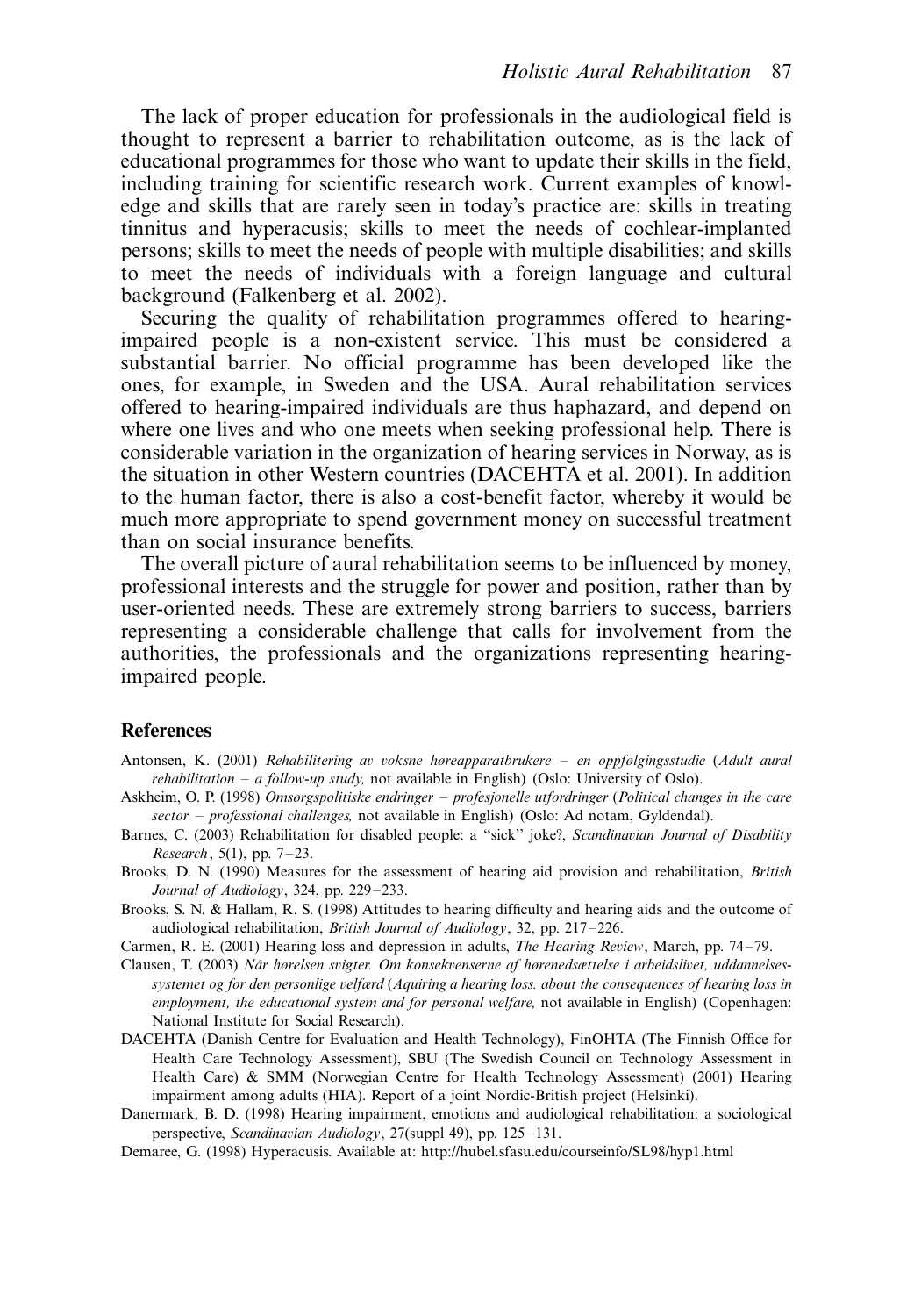#### 88 E.-S. Falkenberg

- Dwyer, S. O. & Mawman, D. (2001) The effects of cochlear implants on quality of life perceived by the significant other of the cochlear implant user. Proceedings of the First International Adult Aural Rehabilitation Conference (Portland Maine, USA: The Hearing Rehabilitation Foundation).
- Fabjanska, A., Rogowski, M., Bartnik, G. & Skarzynski, H. (1999) Epidemiology of tinnitus and hyperacusis in Poland, in: J. Hazell (Ed.), *Proceedings of the Sixth International Tinnitus Seminar* (Cambridge UK).
- Falkenberg, E.-S. & Antonsen, K. (1997) Styrking av tilbudet til høreapparatbrukere i Oslo sluttrapport (Strengthening the offers to individuals wearing hearing aids in Oslo - final report, not available in English) (Oslo, Norway: Norwegian Ministry of Health and Social Affairs/Ullevål Hospital).
- Falkenberg, E.-S. & Kvam, M. H. (2001) Hørselshemning og audiopedagogikk (Hearing impairment and educational audiology), in: E. Befring & R. Tangen (Eds), Spesialpedagogikk (Special needs education, not available in English) (Oslo, Norway: Cappelen Akademisk Forlag).
- Falkenberg, E.-S. (2001) Profesjonsutdanningen innen teknisk og pedagogisk-psykologisk audiologi. Tanker om og planer for fremtiden (Education for professionals within technical and pedagogicalpsychological audiology. Thoughts about and plans for the future, not available in English), in: I. L. Nordenskiöld (Ed.), Nordisk Tidsskrift för Dövundervisningen (Nordic Journal for the Education of the Deaf), 3, pp. 89-90.
- Falkenberg, E.-S., Holmberg, M., Morken, I. & Øygarden, J. (2002) Utdanning for diagnostisering og (re)habilitering av hørselshemmede (Education for making diagnoses and for (re)habilitation of the hearing-impaired, not available in English) (Oslo: University of Oslo: Faculty of Education & Sør-Trøndelag University College, Faculty of Health Education and Social Work).
- Falkenberg, E.-S., Tungland, O. P. & Skollerud, S. (2003) Habituation therapy of chronic distressing tinnitus; a presentation of a treatment programme and an evaluation study of its effects, Audiological Medicine, 2, pp. 132-137.
- Fish, L. (1983) The audiological physician, in: W. J. Watts (Ed.), Rehabilitation and acquired deafness (London: Croom Helm).
- Getty, L.  $\&$  Hétu, R. (1991) Development of a rehabilitation program for people affected with occupational hearing loss, Audiology, 30, pp. 317-329.
- Gundersen, T. & Lippestad, J.-W. (2000) Helhetlig rehabilitering til hørselshemmede (Holistic aural rehabilitation, not available in English) (Oslo: SINTEF Unimed).
- Hallberg, L. R.-M. & Barrenäs, M.-L. (1994) Group rehabilitation of middle-aged males with noiseinduced hearing loss and their spouses: evaluation of short and long-term effects, British Journal of Audiology, 28, pp. 71-79.
- Hanssen, J.-I. & Lindqvist, R. (2003) Rehabilitation; concepts, practices and research, Scandinavian Journal of Disability Research, 5(1), pp. 3–6.
- Hanssen, J.-I. & Sandvin, J. T. (2003) Conceptualising rehabilitation in late modern society, Scandinavian Journal of Disability Research, 5(1), pp. 24-41.
- Hazell, J. W. P. & Jastreboff, P. J. (1990) Tinnitus: audiological mechanisms; a model for tinnitus and hearing impairment, Journal of Otolaryngology, 19, pp. 1-5.
- Hétu, R. (1996) The stigma attached to hearing impairment, Scandinavian Audiology, 25(suppl 43), pp.  $12 - 24$ .
- Holt, R. F. & Kirk, K. L. (2005) Speech and language development in cognitively delayed children with cochlear implants, Ear & Hearing, 26(2), pp. 132-148.
- Hull, R. (1995) Hearing in aging (California: Singular Publishing Group, Inc.).
- Hull, R. (2001) Aural rehabilitation. Serving children and adults Fourth edition (Andover, UK: Singular, Thomson Learning).
- Hørselshemmedes Landsforbund (1997) Hørselsomsorgen bør gjennomgås (Aural care should be analysed), Din Hørsel, 6, pp. 24.
- Jastreboff, P. J. & Hazell, J. P. W. (1993) A neurophysiological approach to tinnitus; clinical implications, British Journal of Audiology, 27, pp. 7-17.
- Kerr, P. & Stephens, D. (2001) Understanding the nature and function of positive experiences in living with hearing loss: implications for the rehabilitation process. Proceedings of the First International Adult Aural Rehabilitation Conference, Portland, Marine, USA (Portland, Maine, USA: The Hearing Rehabilitation Foundation).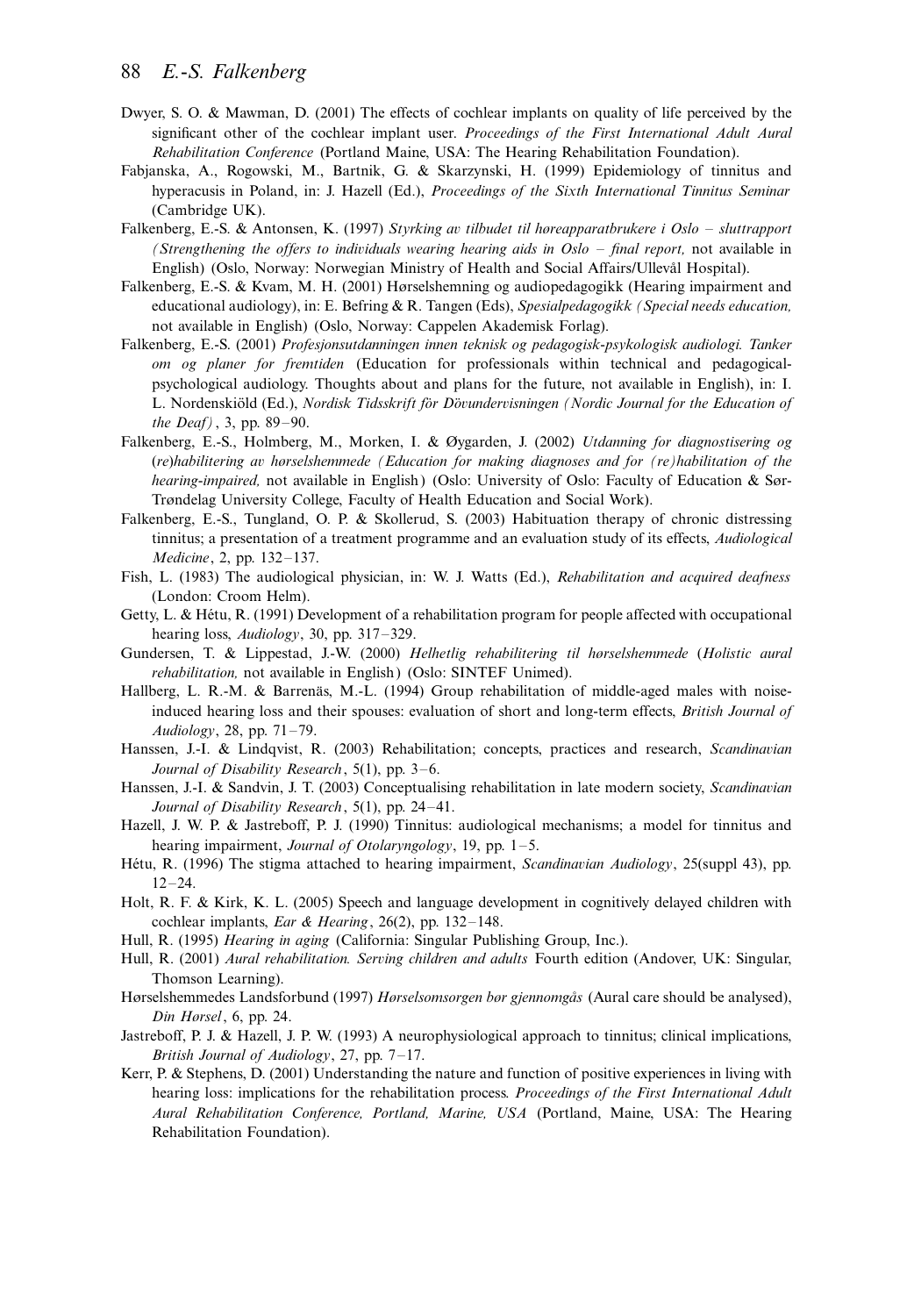- Kramer, J. (1982) Bruk og nytte av høreapparat hos voksne høreapparatbrukere (Use and outcome of hearing aids for adult users of hearing aids, not available in English), Tidsskrift for den Norske Lægeforening, 4(102), pp. 245-247.
- Kricos, P. B. & Lesner, S. A. (1996) Hearing care for the older adult: audiologic rehabilitation (Boston: Butterworth-Heinemann).
- Kyle, J., Jones, I. & Wood, P. L. (1985) Adjustment to acquired hearing loss: a working model, in: H. Orlans (Ed.), Adjustment to adult hearing loss (London: Taylor & Francis).
- Larsby, B., Andersson, L., Hallgren, E., Lundblad, A., Nyman, P. & Carlsson, P.-I. (2000) Den vinstrika hörapparaten (The profitable hearing aid, not available in English), AudioNytt (Audio News), 3, pp. 15-21.
- Laukli, E. (2001) Norsk audiologi: Dystra framtidsutsikter (Norwegian audiology: gloomy prospects, not available in English), AudioNytt (Audio News), 1-2, pp. 16-17.
- Lieth, L. V. D. (2001) Handicap, Kommunikasjon, Kommunikasjonshandicap (Handicap, communication, communication disorder, not available in English) (Copenhagen: The University of Copenhagen).
- Lieth, L. V. D. (2002) Audiology in a Scandinavian concept, in: G. Plant (Ed.), Proceedings. First International Adult Aural Rehabilitation Conference. Portland, Maine, USA, May 2001.
- Lippestad, J.-W. (1994) Evaluering av samhandlingsmodeller mellom hjelpemiddelsentralene og 1.linjetjenesten på sansetapsområdet (Evaluating multidisciplinary models between technical aid centres and clinical wards in the fields of sight and hearing loss, not available in English) (Oslo: SINTEF Report ).
- Lippestad, J. & Natvig Aas, H. (1997) Regjeringens handlingsplan for funksjonshemmede 1994–1997. Styrking av tilbudet til høreapparatbrukere. Evaluering av prosjekter i 18 fylker (Action plan for the disabled 1994-1998. Strengthening aural rehabilitation. Evaluation of projects in 18 counties, not available in English) (Oslo: SINTEF Unimed).
- Lorentsen, Ø. & Berge, A. R. (2003) Hørselshemmede og arbeid (The hearing-impaired and employment, not available in English) (Tomter, Norway: Rehab-Nor).
- Matonak, K. (1999) A rehabilitation program for long-term success, in: R. Sweetow (Ed.), Counseling for hearing aid fittings (Andover, UK: Singular, Thomson Learning).
- McGlade, K. & Solheim, J. (2003) Hørselstap og rehabiliteringsbehov hos eldre (Hearing loss and need for rehabilitation among the elderly, not available in English) (Oslo: University of Oslo).
- Montgomery, A. (1991) Aural rehabilitation: review and preview, in: G. A. Studebacker, F. H. Bess & L. B. Beck (Eds), The Vanderbilt hearing aid report II, pp. 223-231 (Parkton, MD: York Press).
- Noble, W. (1996) What is a psychosocial approach to hearing loss?, Scandinavian Audiology, 25(suppl 43), pp.  $6 - 11$ .
- Normann, T., Sandvin, J. T. & Thommesen (2004) A holistic approach to rehabilitation (Kommuneforlaget).
- Norwegian Board of Health (2000) Habilitering og rehabilitering ved synstap og hørselstap (Habilitation and rehabilitation with sight loss and hearing loss, not available in English) Instruction booklet series, no. 3.
- Norwegian Ministry of Health and Ministry of Social Affairs (2002) Et helhetlig rehabiliteringstilbud til hørselshemmede (A holistic rehabilitation programme for hearing-impaired, not available in English) (Oslo, Norway).
- Olsholt, R. & Falkenberg, E.-S. (1995) Bruk og nytte av høreapparat og andre tekniske hjelpemidler (Use and outcome of hearing aids and other technical aids, not available in English). Proceedings from the 12th Congress/Course for the Nordic Society of Audiology (Oslo: The Nordic Society of Audiology).
- Pollard, R. Q. (1996) Professional psychology and deaf people, The American Psychologist, 51(4).
- Preisler, G., Tvingstedt, A. L. & Ahlstrøm, M. (2005) Interview with deaf children about their experiences using cochlear implants, American Annals of the Deaf, 150(3), pp. 260-267.
- Reiners, J., Nagel-Wolfrum, K., Jurgens, K., Marker, T. & Wolfum, U. (2006) Molecular basis of human Usher syndrome: deciphering the mashes of the Usher protein network provides insights into the pathomechanisms of the Usher disease, *Experimental Eye Research*, Mar 15; Epub ahead of print.
- Rezen, S. (2001) Involving significant others can make the difference. Proceedings of the First International Adult Aural Rehabilitation Conference (Portland, Maine, USA: The Hearing Rehabilitation Foundation).
- Rosenhall, U., Jönsson, R. & Söderlind, O. (1999) Self-assessed hearing problems in Sweden: a demographic study, Audiology, 38, pp. 328-334.
- Røikjær, S. & Pedersen, S. (1997) Aldring + Høretab = Presbyacusis (Aging + Hearing Loss = Presbyacusis, not available in English) (Copenhagen: University of Copenhagen).